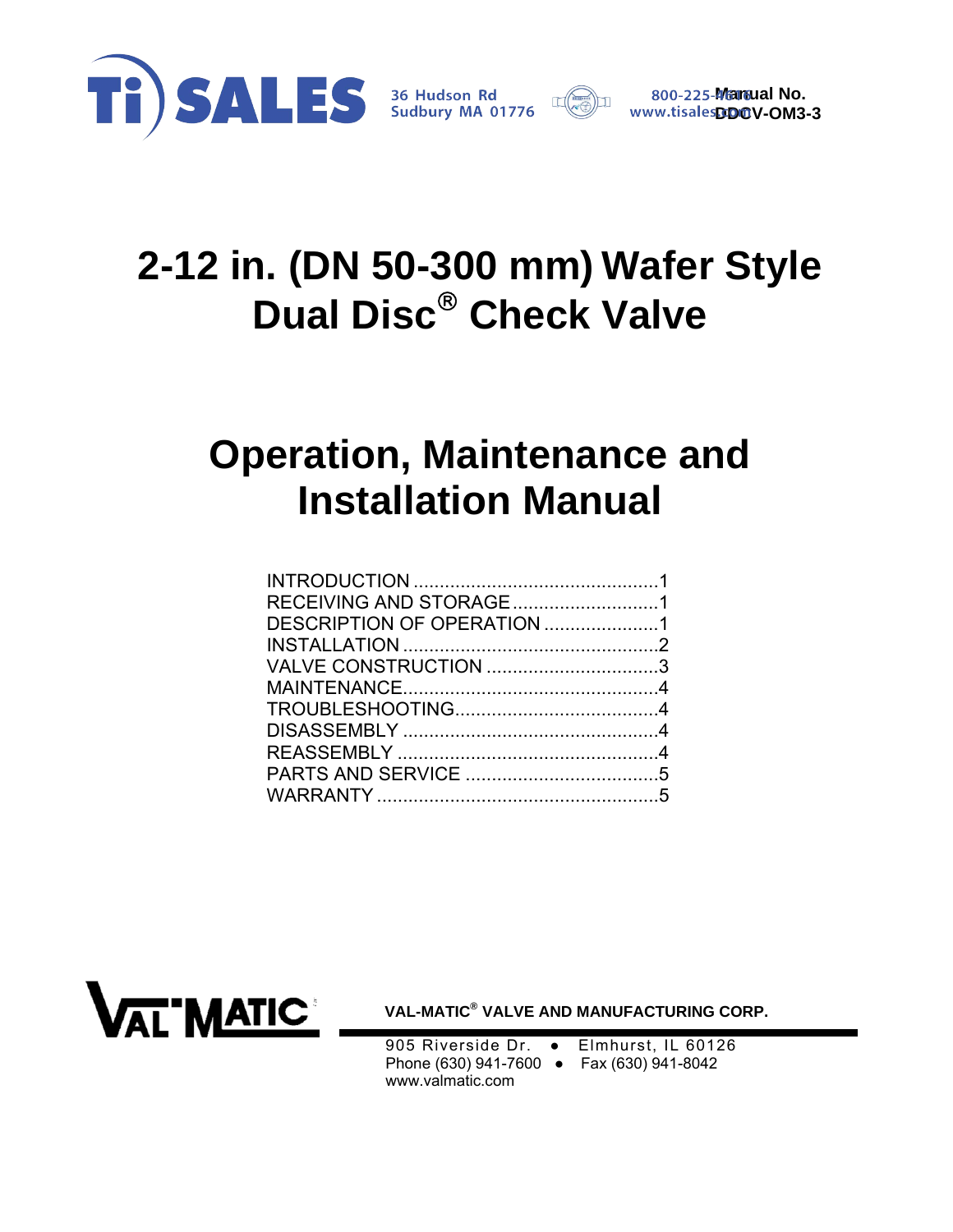# <span id="page-1-0"></span>2-12 in. (DN 50-300 mm) WAFER STYLE DUAL DISC<sup>®</sup> CHECK **VALVE OPERATION, MAINTENANCE AND INSTALLATION**

# **INTRODUCTION**

This manual will provide you with the information to properly install and maintain the valve to ensure a long service life. The Series 8800W Dual Disc® Check Valve is ruggedly constructed with bronze discs and stainless steel trim to give years of trouble free operation. The valve should be installed in horizontal or vertical flow up pipes carrying clean water. The valves can be equipped with special springs for operation in blower air service (Series 8900W).

The Dual Disc® Check Valve is designed to open fully to provide flow in the forward direction and close rapidly upon flow reversal. The valves are used to prevent reverse flow through pumps or piping systems. The size, cold working pressure, model number, and year of manufacture are stamped on the nameplate for reference.

This valve is not intended for fluids containing suspended solids such as wastewater. For wastewater and other high turbidity applications, use Val-Matic Series 500 Swing-Flex<sup>®</sup> Check Valves. The valve is also not intended for hazardous fluids.

#### **CAUTION**

**This valve is not intended for fluids containing suspended solids or hazardous fluids.** 

### **RECEIVING AND STORAGE**

Inspect valves upon receipt for damage in shipment. Unload all valves carefully to the ground without dropping. When lifting, the valve should be secured by the body and never lifted by the bronze or stainless steel trim. Lifting eyebolts are provided on NPS 10-12 (DN 250-300) valves.

The valves should remain boxed, clean and dry until installed to prevent weather related damage. For long term storage greater than six months, the rubber surfaces of the seat (when provided) should be coated with a thin film of FDA approved grease. Do not expose rubber seat to sunlight or ozone for any extended period.



**FIGURE 1. DUAL DISC® CHECK VALVE** 

# **DESCRIPTION OF OPERATION**

The Dual Disc $<sup>®</sup>$  Check Valve is designed to prevent</sup> reverse flow automatically. On pump start-up, the flow of water enters the valve from the seat end (right side in Figure 1) and forces the two discs open until they strike the disc stop pin. On pump shutdown, the torsion spring closes the disc before a flow reversal takes place.

The valve body is supplied with compact wafer ends as shown in Figure 1 for installation between mating flanges.

The only moving parts in the valve are the discs and spring. The discs and spring are guided in the body with a hinge pin and a full open disc stop pin. The pins are restrained in the body by stabilization spheres to prevent vibration. The valve also has a resilient seat for drop tight shut off.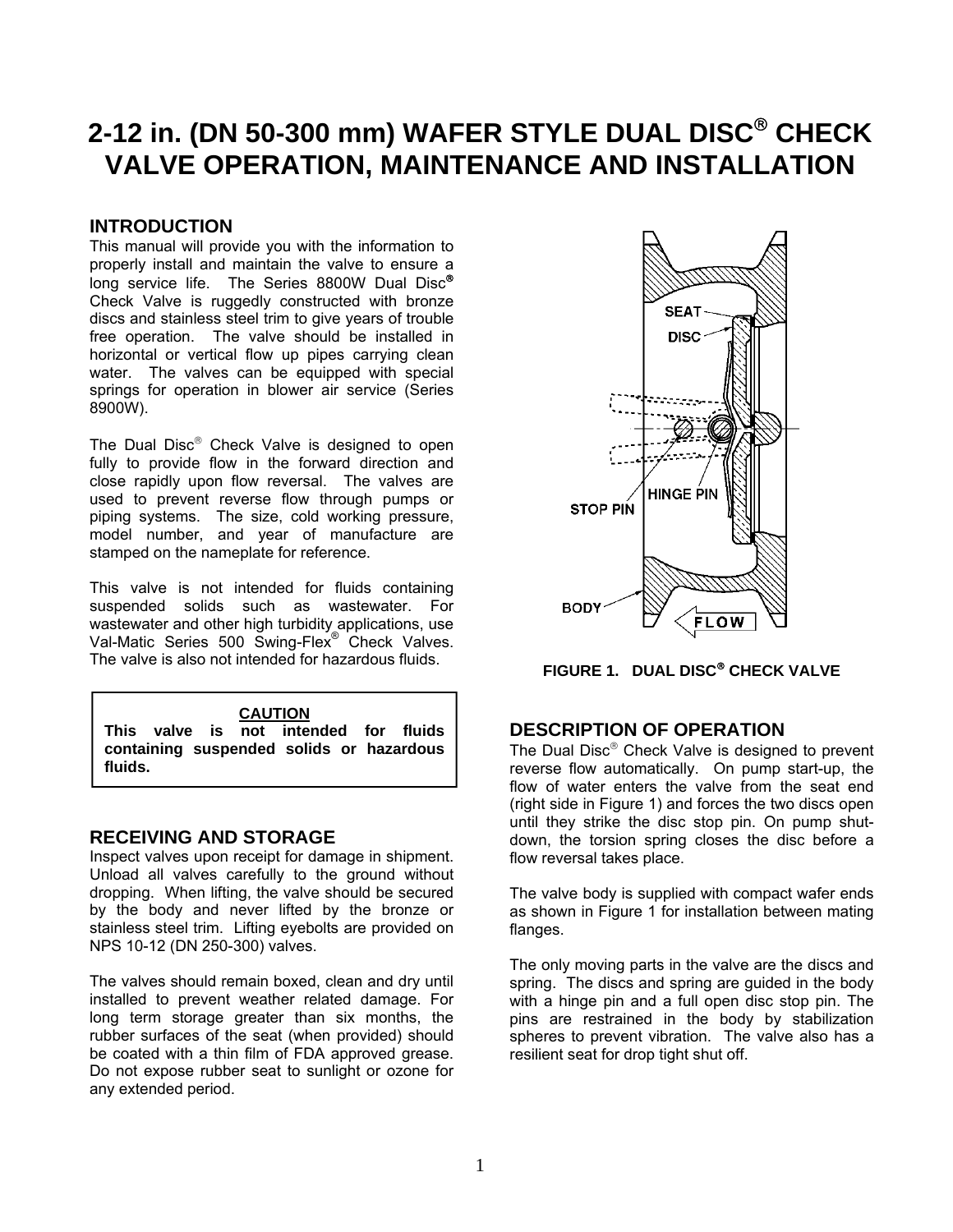# <span id="page-2-0"></span>**INSTALLATION**

The installation of the valve is important for its proper operation. The **flow arrow** on the valve body must point in the direction of flow when the system is in operation. The valve can be installed in horizontal lines with the disc hinge pin in the vertical position, or in vertical lines with the flow up. Valves for air service (Series 8900) require special springs to allow full valve opening.

#### **CAUTION**

**When installed in horizontal lines, the check valve must be installed with the disc hinge pin in the vertical position** 

The valve should be installed between standard flanges that correspond to the dimensions given in ANSI B16.1 for 125# flanges or to those given in ISO 7005 for PN10 and PN16 flanges (See Table 1). Special integrally-cast locating tabs are provided around the exterior to enable the valves to fit between these different bolt patterns. (See Figure 2) The number of tabs varies by valve size. (Note: for some sizes tabs are not provided because the desired universal fit is accomplished without them)

The gasket can be rubber or compressed fiber. Ring gaskets are appropriate for this wafer style check valve, but full-face flange gaskets may be substituted. The studs or bolts used should span the full length of the valve.

Three diameters of straight pipe upstream of the valve are recommended to prevent turbulent flow streams through the valve, which can cause vibration and wear.

When mating the check valve with butterfly isolation valves, the isolation valve must be installed at least one diameter downstream of the check valve, because, in most sizes, the check valve discs extend beyond the downstream flange face and may interfere with the operation of adjacent valves. In these sizes, a short run of pipe or spacer is needed between the check valve and the isolation valve.

INSTALLATION PROCEDURE: Lower valve between mating flanges. NPS 10-12 (DN 250-300) valves are provided with a lifting eyebolt to aid in this process. Lubricate the flange bolts or studs and insert them around the flange. Lightly turn bolts or nuts until gaps are eliminated. The tightening of the nuts should then be done in graduated steps using the cross-over tightening method. Recommended lubricated torques for use with resilient gaskets are given in Table 1.

If leakage occurs, allow gaskets to absorb fluid and check torque and leakage after 24 hours. Do not exceed bolt rating or crush gasket more than 50 per cent of its thickness.

| <b>Table 1. Flange Bolt Torques</b> |                      |                  |     |                    |  |
|-------------------------------------|----------------------|------------------|-----|--------------------|--|
| <b>Size</b>                         | <b>Class</b>         | <b>Bolt size</b> | Qty | <b>Bolt Torque</b> |  |
| NPS <sub>2</sub>                    | <b>ANSI 125#</b>     | $5/8$ in.        | 4   | 25-75 ft-lb        |  |
| <b>DN 50</b>                        | ISO 7005 PN16        | M16              | 4   | 40-120 N-m         |  |
| <b>NPS 2.5</b>                      | ANSI B16.1 125#      | $5/8$ in.        | 4   | 25-75 ft-lb        |  |
| <b>DN 65</b>                        | ISO 7005 PN16        | M16              | 4   | 40-120 N-m         |  |
| NPS <sub>3</sub>                    | ANSI B16.1 125#      | $5/8$ in.        | 4   | 25-75 ft-lb        |  |
| <b>DN 80</b>                        | ISO 7005 PN16        | M16              | 8   | 40-120 N-m         |  |
| NPS <sub>4</sub>                    | ANSI B16.1 125#      | $5/8$ in.        | 8   | 25-75 ft-lb        |  |
| <b>DN 100</b>                       | <b>ISO 7005 PN16</b> | M16              | 8   | 40-120 N-m         |  |
| NPS <sub>5</sub>                    | ANSI B16.1 125#      | $3/4$ in.        | 8   | 40-120 ft-lb       |  |
| <b>DN 125</b>                       | ISO 7005 PN16        | M16              | 8   | 40-120 N-m         |  |
| NPS <sub>6</sub>                    | ANSI B16.1 125#      | $3/4$ in.        | 8   | 40-120 ft-lb       |  |
| DN 150                              | <b>ISO 7005 PN16</b> | M20              | 8   | 65-200 N-m         |  |
| NPS <sub>8</sub>                    | ANSI B16.1 125#      | $3/4$ in.        | 8   | 50-150 ft-lb       |  |
| <b>DN 200</b>                       | ISO 7005 PN10        | M20              | 8   | 65-200 N-m         |  |
| <b>DN 200</b>                       | ISO 7005 PN16        | M20              | 12  | 65-200 N-m         |  |
| <b>NPS 10</b>                       | ANSI B16.1 125#      | $7/8$ in.        | 12  | 60-180 ft-lb       |  |
| DN 250                              | ISO 7005 PN10        | M20              | 12  | 65-200 N-m         |  |
| DN 250                              | ISO 7005 PN16        | M24              | 12  | 100-300 N-m        |  |
| <b>NPS 12</b>                       | ANSI B16.1 125#      | $7/8$ in.        | 12  | 65-200 ft-lb       |  |
| <b>DN 300</b>                       | ISO 7005 PN10        | M20              | 12  | 80-240 N-m         |  |
| <b>DN 300</b>                       | ISO 7005 PN16        | M24              | 12  | 125-375 N-m        |  |

**CAUTION The use of excessive bolt torque may damage valve.** 



#### **FIGURE 2. INTEGRALLY-CAST LOCATING TABS**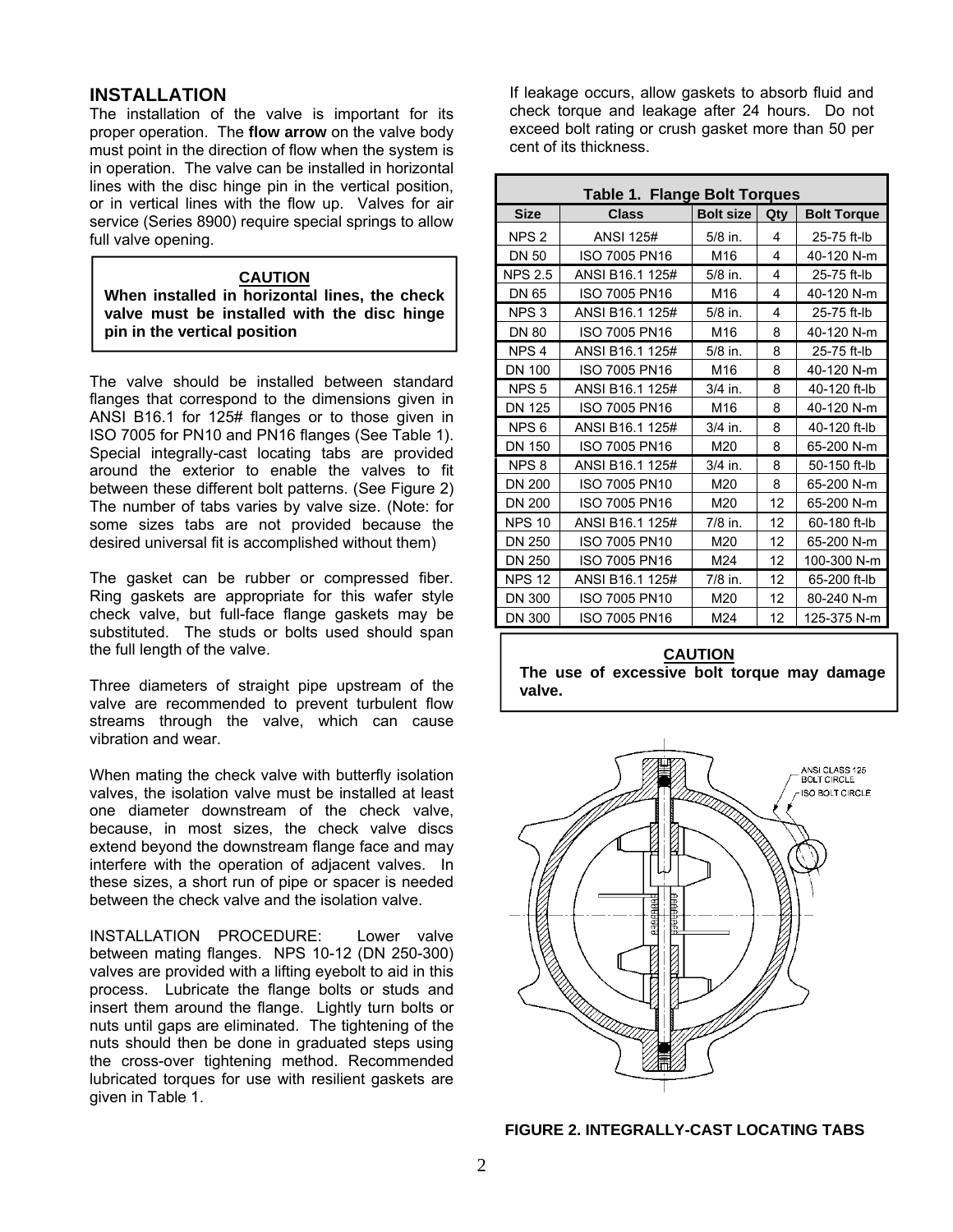# <span id="page-3-0"></span>**VALVE CONSTRUCTION**

The standard check valve body (1) is constructed of ductile iron. The discs (2) are bronze and the remaining metal components are type 316 stainless steel. The discs and torsion spring (3) are the only moving parts and require no maintenance or lubrication. The general details of construction are illustrated in Figure 3 and identified in Table 2.

The body is of the compact wafer style to fit between two pipe flanges. The resilient seat is bonded to the body and is not adjustable or replaceable in the field.

#### **WARNING**

**Removal of mating flanges without draining the pipeline may cause injury or damage to the valve.** 

| Table 2. Check Valve Parts List |                    |                             |  |  |  |
|---------------------------------|--------------------|-----------------------------|--|--|--|
| <b>Item</b>                     | <b>Description</b> | <b>Material</b>             |  |  |  |
| 1                               | Body               | Cast Iron w/Buna-N Seat     |  |  |  |
| 2                               | <b>Disc</b>        | <b>Bronze</b>               |  |  |  |
| 3                               | Spring*            | <b>T316 Stainless Steel</b> |  |  |  |
| 4                               | Hinge Pin          | <b>T316 Stainless Steel</b> |  |  |  |
| 5                               | Stop Pin           | <b>T316 Stainless Steel</b> |  |  |  |
| 6                               | Bearing*           | <b>T316 Stainless Steel</b> |  |  |  |
| 7                               | Hinge Pin Ret.*    | <b>T316 Stainless Steel</b> |  |  |  |
| 8                               | Stop Pin Ret.*     | <b>T316 Stainless Steel</b> |  |  |  |
| 9                               | Stab. Sphere*      | Buna-N                      |  |  |  |
| 10                              | Spacer*            | <b>T316 Stainless Steel</b> |  |  |  |
| * Recommended Spare Part        |                    |                             |  |  |  |





**FIGURE 3. DUAL DISC® CHECK VALVE COMPONENTS**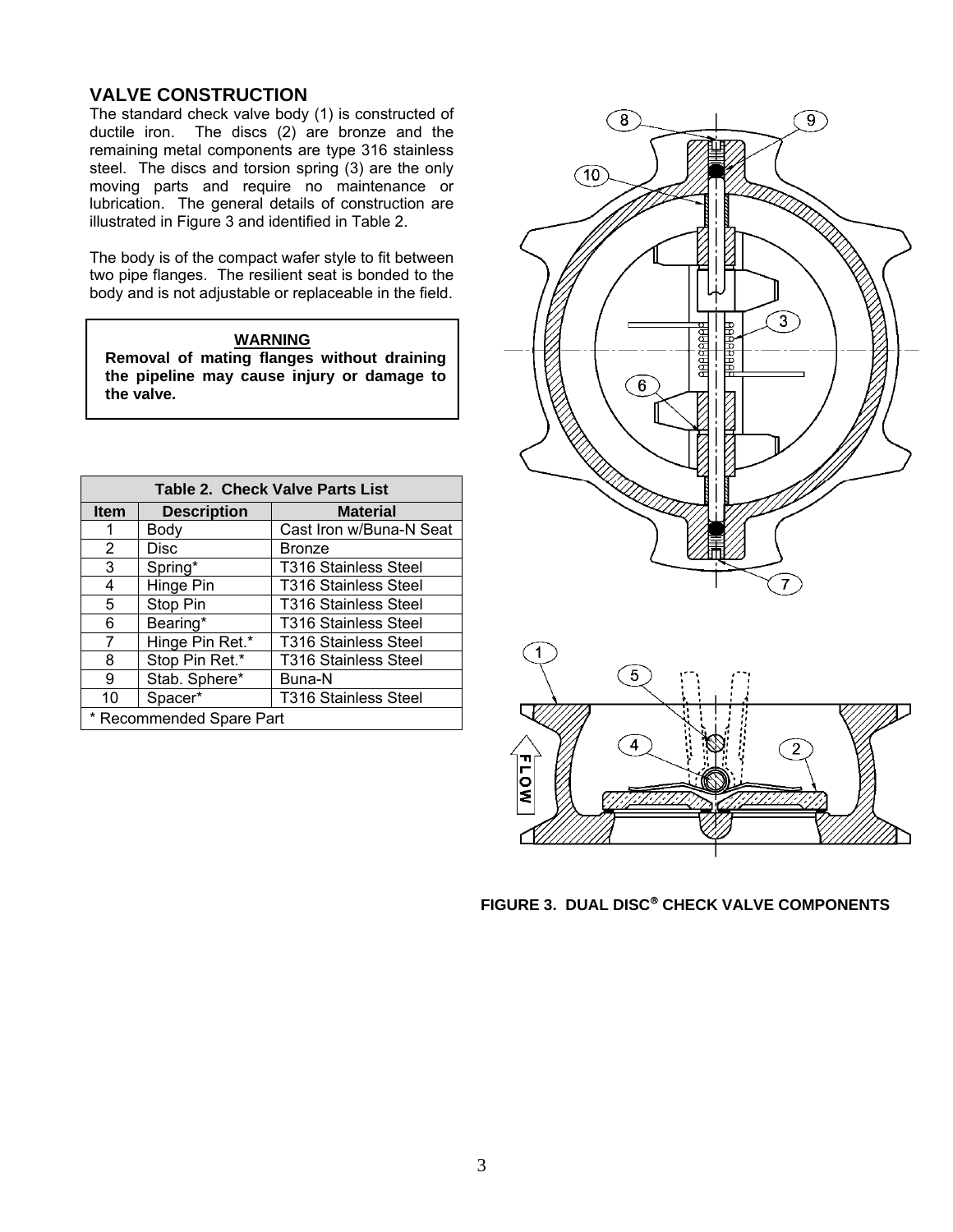# <span id="page-4-0"></span>**MAINTENANCE**

Dual Disc® Check Valves require no scheduled lubrication or maintenance.

INSPECTION: Periodic inspection for leakage can be performed by listening for leakage noise from the valve while the pump is shut down. If leakage is heard, drain the pipeline, remove the valve, and inspect the seating surfaces for wear or damage. If the resilient seat is damaged, replace the valve or return the valve to the factory for refurbishing.

# **TROUBLESHOOTING**

Several problems and solutions are presented below to assist you in troubleshooting the valve assembly in an efficient manner.

- Valve Chatters or Vibrates: Verify that velocity is at least 4 feet per second (consult the factory for air service). A partially open valve will wear prematurely. Verify that there are three diameters of straight pipe upstream.
- Valve Leakage: Check gaskets and flange bolt torque for flange leakage. Drain line, remove valve, and inspect seating surfaces.
- Valve Does Not Pass Flow: Check flow arrow direction on valve body. Verify that downstream isolation valve is open and there is no line blockage downstream.
- Valve Slams: Remove valve and inspect spring. Heavier springs can be furnished for severe highhead applications. Consult factory if the valve is installed in a vertical pipe with the flow downward.

# **DISASSEMBLY**

The valve should be removed from the pipeline for disassembly. All work on the valve should be performed by a skilled mechanic with proper tools. Refer to Figure 3.

#### **WARNING**

**The line must be drained before removing the valve or pressure may be released causing injury.** 

- 1. Remove the valve from the pipeline. NPS 10-12 (DN 250-300) valves are provided with a lifting eyebolt to aid in this process. Lay valve on flat surface or bench with the flow arrow facing upwards.
- 2. Remove the retainer set screws (7) & (8) and the rubber spheres (9). The retainer set screws are metric and should be uninstalled using standard metric hex drive bits or wrenches.
- 3. Drive out the pins (4 and 5) with a round bar or punch while pressing down on the spring (3) to prevent it from unwinding.
- 4. Lift discs (2) from body. Inspect pins and seating surfaces for wear. The shaft diameter is normally about 1/16 in. (1.5 mm) smaller in diameter than the hole in the disc lugs. Some minor dents and discoloration are normal. Wear areas in the resilient seat will cause leakage and require valve replacement or refurbishing at the factory.
- 5. Remove spring (3) and check for wear or cracks.

# **REASSEMBLY**

All parts must be clean and the gasket surfaces should be cleaned with a stiff wire brush in the direction of the serrations or machine marks. Worn parts, gaskets, and seals should be replaced during reassembly.

- 1. Lay body on flat surface with arrow facing upwards. Carefully place the two discs with the machined sealing surfaces down on the body sealing surface. Align the disc lugs with the pin holes in the body.
- 2. Insert the disc hinge pin into the hole on one side of the body, but not through the disc lugs. Install a spacer (10) between the inside diameter of the body and the disc lug. Push the disc hinge pin further to engage the first disc lug.
- 3. Install a thrust bearing (6) between the first and second disc lugs and push the pin further to engage the second disc lug.
- 4. While holding the torsion spring (3) with one of the ends facing you, wind the rear tab 180 degrees in a clockwise direction and then press the spring between the two sets of disc lugs. Engage the pin further to retain the spring and the third disc lug. The legs of the spring should apply a downward force on the discs.
- 5. While pushing the pin further, install the second thrust bearing (6) and the fourth disc lug, and then the second spacer (10). The pin should now be centered in the body and the disc should rotate without binding.
- 6. Insert the disc stop pin (5) into the holes in the body.
- 7. Insert a sphere (9) into each of the four pin holes.